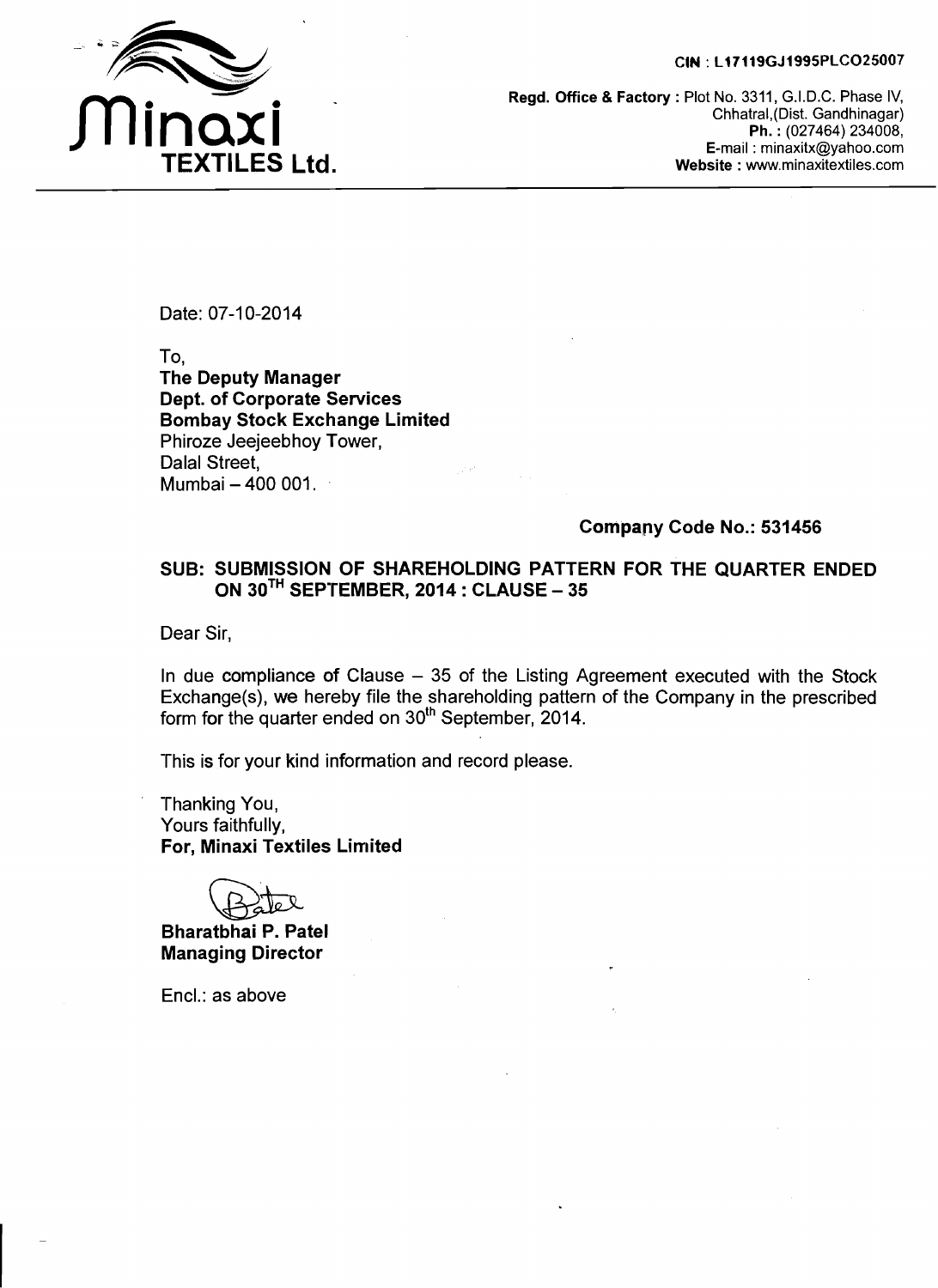$\sum_{i=1}^{n}$  $\hat{K}^{\dagger}$ 

|                                                                                                                |                                     | Introductory sub-table (I)(a)                                   |                                                                                                               |
|----------------------------------------------------------------------------------------------------------------|-------------------------------------|-----------------------------------------------------------------|---------------------------------------------------------------------------------------------------------------|
| Name of the Company: Minaxi Textiles Limited                                                                   |                                     |                                                                 |                                                                                                               |
| Scrip Code: 531456                                                                                             |                                     |                                                                 |                                                                                                               |
| Name of the scrip : Minaxi                                                                                     |                                     |                                                                 |                                                                                                               |
| <b>Class of security: Equity</b>                                                                               |                                     |                                                                 |                                                                                                               |
| Quarter ended: 30-09-2014                                                                                      |                                     |                                                                 |                                                                                                               |
| Partly paid-up shares:-                                                                                        | No. of partly<br>paid-up shares     | As a % of total no.<br>of partly paid-up<br>shares              | As a % of total no.<br>of shares of the company                                                               |
| Held by promoter/promoter group                                                                                | 0                                   | 0                                                               | 0                                                                                                             |
| Held by public                                                                                                 | $\mathbf 0$                         | $\Omega$                                                        | $\Omega$                                                                                                      |
|                                                                                                                |                                     |                                                                 |                                                                                                               |
| $\overline{\text{Total}}$ - D                                                                                  | 0                                   | $\mathbf 0$                                                     | 0                                                                                                             |
|                                                                                                                |                                     |                                                                 |                                                                                                               |
| Outstanding convertible securities:-                                                                           | No. of<br>outstanding<br>securities | As a % of total no. of<br>outstanding convertible<br>securities | As a % of total no. of shares of<br>the company, assuming full<br>conversion of the convertible<br>securities |
| Held by promoter/promoter group                                                                                | 0                                   | 0                                                               | 0                                                                                                             |
| Held by public                                                                                                 | 0                                   | $\mathbf{0}$                                                    | 0                                                                                                             |
|                                                                                                                |                                     |                                                                 |                                                                                                               |
| $\overline{\text{Total}}$ - E                                                                                  | 0                                   | 0                                                               | 0                                                                                                             |
|                                                                                                                |                                     |                                                                 |                                                                                                               |
| Warrants:-                                                                                                     | No. of warrants                     | As a % of total no.<br>of warrants                              | As a % of total no. of shares of<br>the company, assuming full<br>conversion of warrants                      |
| Held by promoter/promoter group                                                                                | 0                                   | 0                                                               | 0                                                                                                             |
| Held by public                                                                                                 | 0                                   | 0                                                               | 0                                                                                                             |
|                                                                                                                |                                     |                                                                 |                                                                                                               |
| <b>Total - F</b>                                                                                               | 0                                   | 0                                                               | 0                                                                                                             |
| Total paid-up capital of the<br>company, assuming full<br>conversion of warrants<br>and convertible securities | 49416000                            | 100.00                                                          | 100.00                                                                                                        |

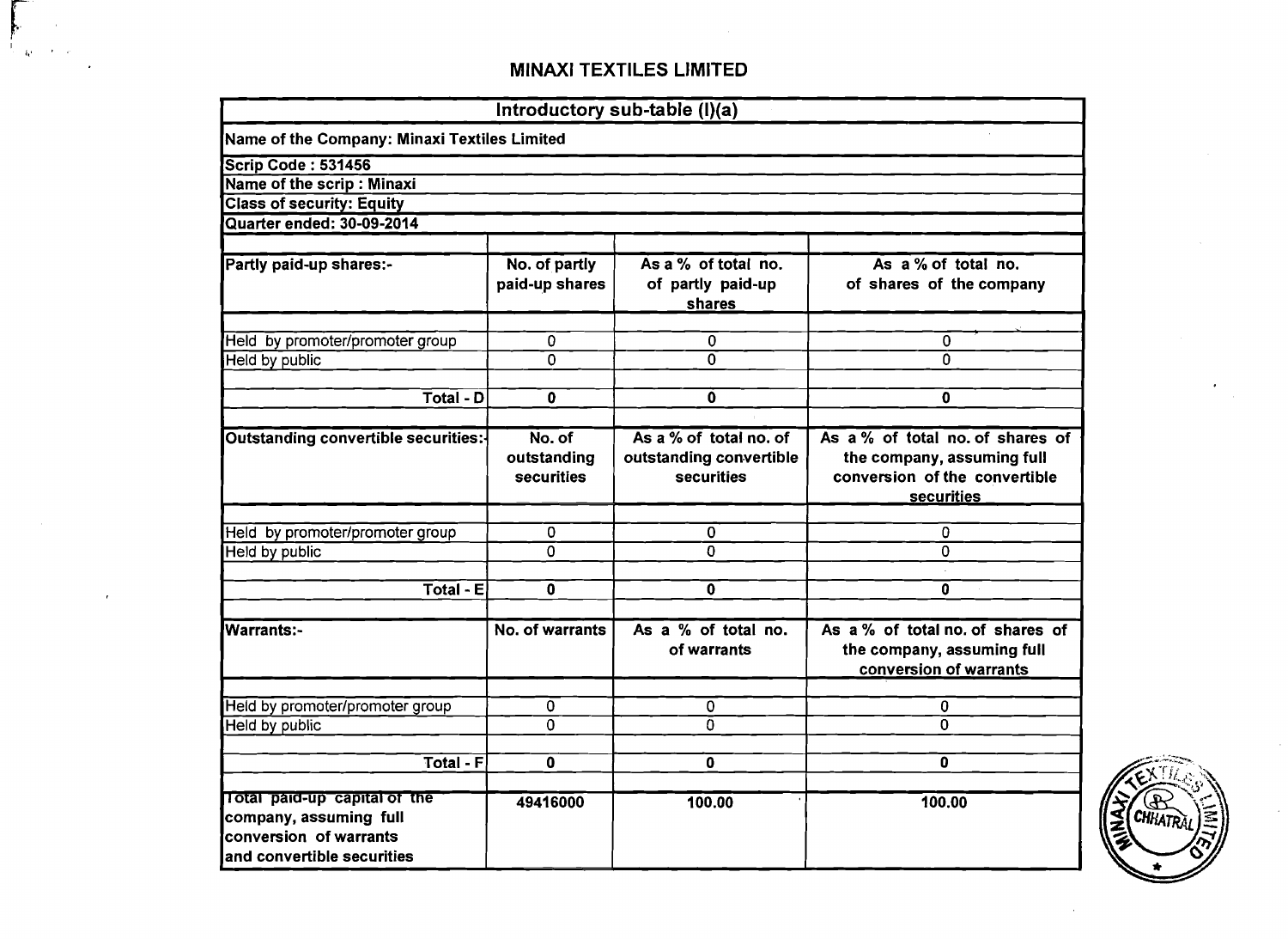|                  |                                                                                    |                                  |                        | <b>Statement Showing Shareholding Pattern</b>                   |                                                                    |                                    |                                                  |                                     |
|------------------|------------------------------------------------------------------------------------|----------------------------------|------------------------|-----------------------------------------------------------------|--------------------------------------------------------------------|------------------------------------|--------------------------------------------------|-------------------------------------|
|                  |                                                                                    |                                  |                        | Table $(I)(a)$                                                  |                                                                    |                                    |                                                  |                                     |
| Category<br>code | Category of<br>Shareholder                                                         | Number of<br><b>Shareholders</b> | <b>Total</b><br>number | Number of<br>shares held in<br>of shares dematerialized<br>form | Total shareholding as a<br>percentage of total<br>number of shares |                                    | <b>Shares Pledged or otherwise</b><br>encumbered |                                     |
|                  |                                                                                    |                                  |                        |                                                                 | As a<br>percentage<br>of $(A+B)^1$                                 | As a<br>percentage<br>of $(A+B+C)$ | Number of<br>shares                              | As a percentage                     |
| (1)              | $\overline{\text{CD}}$                                                             | (III)                            | $\overline{(IV)}$      | $\overline{(V)}$                                                | (VI)                                                               | (VII)                              | (VIII)                                           | $\overline{(IX)} = (VIII)/(IV)*100$ |
| (A)              | <b>Shareholding of Promoter</b>                                                    |                                  |                        |                                                                 |                                                                    |                                    |                                                  |                                     |
|                  | and Promoter Group <sup>2</sup>                                                    |                                  |                        |                                                                 |                                                                    |                                    |                                                  |                                     |
| 1                | Indian                                                                             |                                  |                        |                                                                 |                                                                    |                                    |                                                  |                                     |
| (a)              | Individuals/Hindu Undivided Family                                                 | 12                               | 18717213               | 18698213                                                        | 37.88                                                              | 37.88                              | $\bf{0}$                                         | 0.00                                |
| (b)              | Central Government/ State<br>Government(s)                                         | $\boldsymbol{0}$                 | $\bf{0}$               | 0                                                               | 0.00                                                               | 0.00                               | $\bf{0}$                                         | 0.00                                |
| (c)              | <b>Bodies Corporate</b>                                                            | 0                                | 0                      | $\mathbf{0}$                                                    | 0.00                                                               | 0.00                               | $\bf{0}$                                         | 0.00                                |
| (d)              | <b>Financial Institutions/Banks</b>                                                | $\mathbf 0$                      | 0                      | $\mathbf{0}$                                                    | 0.00                                                               | 0.00                               | $\mathbf{0}$                                     | 0.00                                |
| (e)              | Any Others(Specify)                                                                | $\bf{0}$                         | $\bf{0}$               | $\bf{0}$                                                        | 0.00                                                               | 0.00                               | $\mathbf{0}$                                     | 0.00                                |
|                  |                                                                                    |                                  |                        |                                                                 |                                                                    |                                    |                                                  |                                     |
|                  | Sub Total(A)(1)                                                                    | 12                               | 18717213               | 18698213                                                        | 37.88                                                              | 37.88                              | $\bf{0}$                                         | 0.00                                |
|                  |                                                                                    |                                  |                        |                                                                 |                                                                    |                                    |                                                  |                                     |
| $\overline{2}$   | Foreign                                                                            |                                  |                        |                                                                 |                                                                    |                                    |                                                  |                                     |
| a                | Individuals (Non-Residents Individuals/<br>Foreign Individuals)                    | $\mathbf 0$                      | 0                      | $\mathbf{0}$                                                    | 0.00                                                               | 0.00                               | $\bf{0}$                                         | 0.00                                |
| b                | <b>Bodies Corporate</b>                                                            | $\bf{0}$                         | 0                      | 0                                                               | 0.00                                                               | 0.00                               | $\bf{0}$                                         | 0.00                                |
| $\mathbf{c}$     | Institutions                                                                       | $\boldsymbol{0}$                 | 0                      | $\bf{0}$                                                        | 0.00                                                               | 0.00                               | $\bf{0}$                                         | 0.00                                |
| $\mathbf d$      | Qualified Foreign Investor                                                         | $\mathbf 0$                      | 0                      | $\boldsymbol{0}$                                                | 0.00                                                               | 0.00                               | $\mathbf 0$                                      | 0.00                                |
| e                | Any Others(Specify)                                                                | $\mathbf 0$                      | 0                      | $\mathbf{0}$                                                    | 0.00                                                               | 0.00                               | $\bf{0}$                                         | 0.00                                |
|                  | Sub Total(A)(2)                                                                    | $\bf{0}$                         | 0                      | $\bf{0}$                                                        | 0.00                                                               | 0.00                               | $\bf{0}$                                         | 0.00                                |
|                  |                                                                                    |                                  |                        |                                                                 |                                                                    |                                    |                                                  |                                     |
|                  | <b>Total Shareholding of Promoter</b><br>and Promoter Group<br>$(A)=(A)(1)+(A)(2)$ | 12                               | 18717213               | 18698213                                                        | 37.88                                                              | 37.88                              | $\bf{0}$                                         | 0.00                                |
|                  |                                                                                    |                                  |                        |                                                                 |                                                                    |                                    |                                                  | $\langle \diamond \rangle$          |

 $\sim 10^{-1}$  $\sim 10^{-11}$ 

 $\mathbf{r}$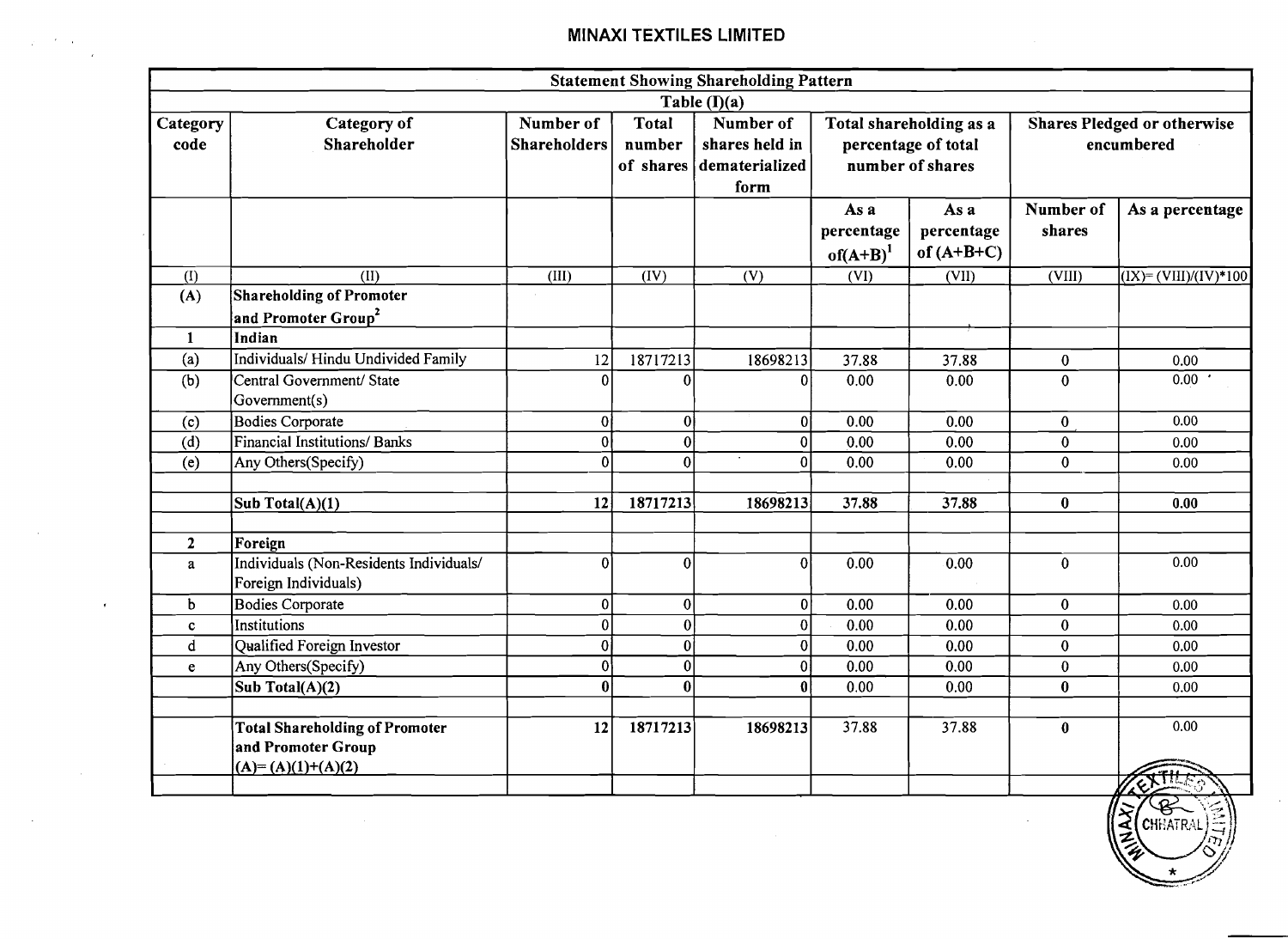|                  | <b>Statement Showing Shareholding Pattern</b>                                         |                                  |                                                                                                                                                                    |                |                                    |                                    |                            |                                                                                                                                                                                                                                                                                                                                                                             |  |
|------------------|---------------------------------------------------------------------------------------|----------------------------------|--------------------------------------------------------------------------------------------------------------------------------------------------------------------|----------------|------------------------------------|------------------------------------|----------------------------|-----------------------------------------------------------------------------------------------------------------------------------------------------------------------------------------------------------------------------------------------------------------------------------------------------------------------------------------------------------------------------|--|
|                  |                                                                                       |                                  |                                                                                                                                                                    | Table $(I)(a)$ |                                    |                                    |                            |                                                                                                                                                                                                                                                                                                                                                                             |  |
| Category<br>code | Category of<br>Shareholder                                                            | Number of<br><b>Shareholders</b> | Number of<br><b>Total</b><br>Total shareholding as a<br>shares held in<br>number<br>percentage of total<br>number of shares<br>of shares<br>dematerialized<br>form |                |                                    |                                    |                            | <b>Shares Pledged or otherwise</b><br>encumbered                                                                                                                                                                                                                                                                                                                            |  |
|                  |                                                                                       |                                  |                                                                                                                                                                    |                | As a<br>percentage<br>of $(A+B)^1$ | As a<br>percentage<br>of $(A+B+C)$ | Number of<br>shares        | As a percentage                                                                                                                                                                                                                                                                                                                                                             |  |
| (I)              | (II)                                                                                  | (III)                            | (IV)                                                                                                                                                               | (V)            | (VI)                               | (VII)                              | $\overline{\text{(VIII)}}$ | $\overline{(IX)} = (\overline{VIII})/(\overline{IV})$ * 100                                                                                                                                                                                                                                                                                                                 |  |
| (B)              | <b>Public shareholding</b>                                                            |                                  |                                                                                                                                                                    |                |                                    |                                    | N.A.                       | N.A.                                                                                                                                                                                                                                                                                                                                                                        |  |
| 1                | <b>Institutions</b>                                                                   |                                  |                                                                                                                                                                    |                |                                    |                                    |                            |                                                                                                                                                                                                                                                                                                                                                                             |  |
| (a)              | Mutual Funds/ UTI                                                                     | $\bf{0}$                         | $\pmb{0}$                                                                                                                                                          | 0              | 0.00                               | 0.0 <sub>0</sub>                   |                            |                                                                                                                                                                                                                                                                                                                                                                             |  |
| (b)              | Financial Institutions <sup>/</sup> Banks                                             | $\boldsymbol{0}$                 | $\overline{0}$                                                                                                                                                     | 0              | 0.00                               | 0.00                               |                            |                                                                                                                                                                                                                                                                                                                                                                             |  |
| (c)              | Central Government/ State Government(s)                                               | $\bf{0}$                         | $\mathbf 0$                                                                                                                                                        | 0              | 0.00                               | 0.00                               |                            |                                                                                                                                                                                                                                                                                                                                                                             |  |
| (d)              | Venture Capital Funds                                                                 | 0                                | 0                                                                                                                                                                  | 0              | 0.00                               | 0.00                               |                            |                                                                                                                                                                                                                                                                                                                                                                             |  |
| (e)              | <b>Insurance Companies</b>                                                            | 0                                | $\mathbf{0}$                                                                                                                                                       | 0              | 0.00                               | 0.00                               |                            |                                                                                                                                                                                                                                                                                                                                                                             |  |
| (f)              | Foreign Institutional Investors                                                       | $\mathbf{0}$                     | $\bf{0}$                                                                                                                                                           | 0              | 0.00                               | 0.00                               |                            |                                                                                                                                                                                                                                                                                                                                                                             |  |
| (g)              | Foreign Venture Capital Investors                                                     | $\overline{0}$                   | $\overline{0}$                                                                                                                                                     | 0              | 0.00                               | 0.00                               |                            |                                                                                                                                                                                                                                                                                                                                                                             |  |
| (h)              | Qualified Foreign Investor                                                            | $\bf{0}$                         | $\pmb{0}$                                                                                                                                                          | 0              | 0.00                               | 0.00                               |                            |                                                                                                                                                                                                                                                                                                                                                                             |  |
| (i)              | Any Other (specify)                                                                   | $\bf{0}$                         | $\bf{0}$                                                                                                                                                           | 0              | 0.00                               | 0.00                               |                            |                                                                                                                                                                                                                                                                                                                                                                             |  |
|                  | Sub-Total (B)(1)                                                                      | $\bf{0}$                         | $\bf{0}$                                                                                                                                                           | 0              | 0.00                               | 0.00                               |                            |                                                                                                                                                                                                                                                                                                                                                                             |  |
|                  |                                                                                       |                                  |                                                                                                                                                                    |                |                                    |                                    |                            |                                                                                                                                                                                                                                                                                                                                                                             |  |
| <b>B2</b>        | <b>Non-institutions</b>                                                               |                                  |                                                                                                                                                                    |                |                                    |                                    |                            |                                                                                                                                                                                                                                                                                                                                                                             |  |
| (a)              | <b>Bodies Corporate</b>                                                               | 102                              | 2414975                                                                                                                                                            | 2359975        | 4.89                               | 4.89                               | N.A.                       | N.A.                                                                                                                                                                                                                                                                                                                                                                        |  |
| (b)              | Individuals                                                                           |                                  |                                                                                                                                                                    |                |                                    |                                    |                            |                                                                                                                                                                                                                                                                                                                                                                             |  |
| $\bf{I}$         | i. Individual shareholders holding nominal<br>share capital upto Rs.1 lakh            | 4398                             | 18731477                                                                                                                                                           | 17201877       | 37.91                              | 37.91                              |                            |                                                                                                                                                                                                                                                                                                                                                                             |  |
| $\rm II$         | ii. Individual shareholders holding nominal<br>share capital in excess of Rs. 1 lakh. | 35                               | 9449492                                                                                                                                                            | 9112492        | 19.12                              | 19.12                              |                            |                                                                                                                                                                                                                                                                                                                                                                             |  |
| (c)              | Qualified Foreign Investor                                                            | $\boldsymbol{0}$                 | 0 <sup>1</sup>                                                                                                                                                     | 0              | 0.00                               | 0.00                               |                            |                                                                                                                                                                                                                                                                                                                                                                             |  |
| (d)              | Any Other (specify)                                                                   |                                  |                                                                                                                                                                    |                |                                    |                                    |                            |                                                                                                                                                                                                                                                                                                                                                                             |  |
| $(d-i)$          | <b>Clearing Member</b>                                                                |                                  | 4799                                                                                                                                                               | 4799           | 0.01                               | 0.01                               |                            | ی ہے۔                                                                                                                                                                                                                                                                                                                                                                       |  |
| $(d-ii)$         | Non-Resident Indian                                                                   | 4                                | 98044                                                                                                                                                              | 73044          | 0.20                               | 0.20                               |                            | ヒンニ                                                                                                                                                                                                                                                                                                                                                                         |  |
|                  | Sub-Total (B)(2)                                                                      | 4550                             | 30698787                                                                                                                                                           | 28752187       | 62.12                              | 62.12                              |                            | ₩                                                                                                                                                                                                                                                                                                                                                                           |  |
|                  |                                                                                       |                                  |                                                                                                                                                                    |                |                                    |                                    |                            | <b>CHEATRA</b>                                                                                                                                                                                                                                                                                                                                                              |  |
|                  |                                                                                       |                                  |                                                                                                                                                                    |                |                                    |                                    |                            | $\begin{picture}(120,110) \put(0,0){\vector(1,0){10}} \put(15,0){\vector(1,0){10}} \put(15,0){\vector(1,0){10}} \put(15,0){\vector(1,0){10}} \put(15,0){\vector(1,0){10}} \put(15,0){\vector(1,0){10}} \put(15,0){\vector(1,0){10}} \put(15,0){\vector(1,0){10}} \put(15,0){\vector(1,0){10}} \put(15,0){\vector(1,0){10}} \put(15,0){\vector(1,0){10}} \put(15,0){\vector$ |  |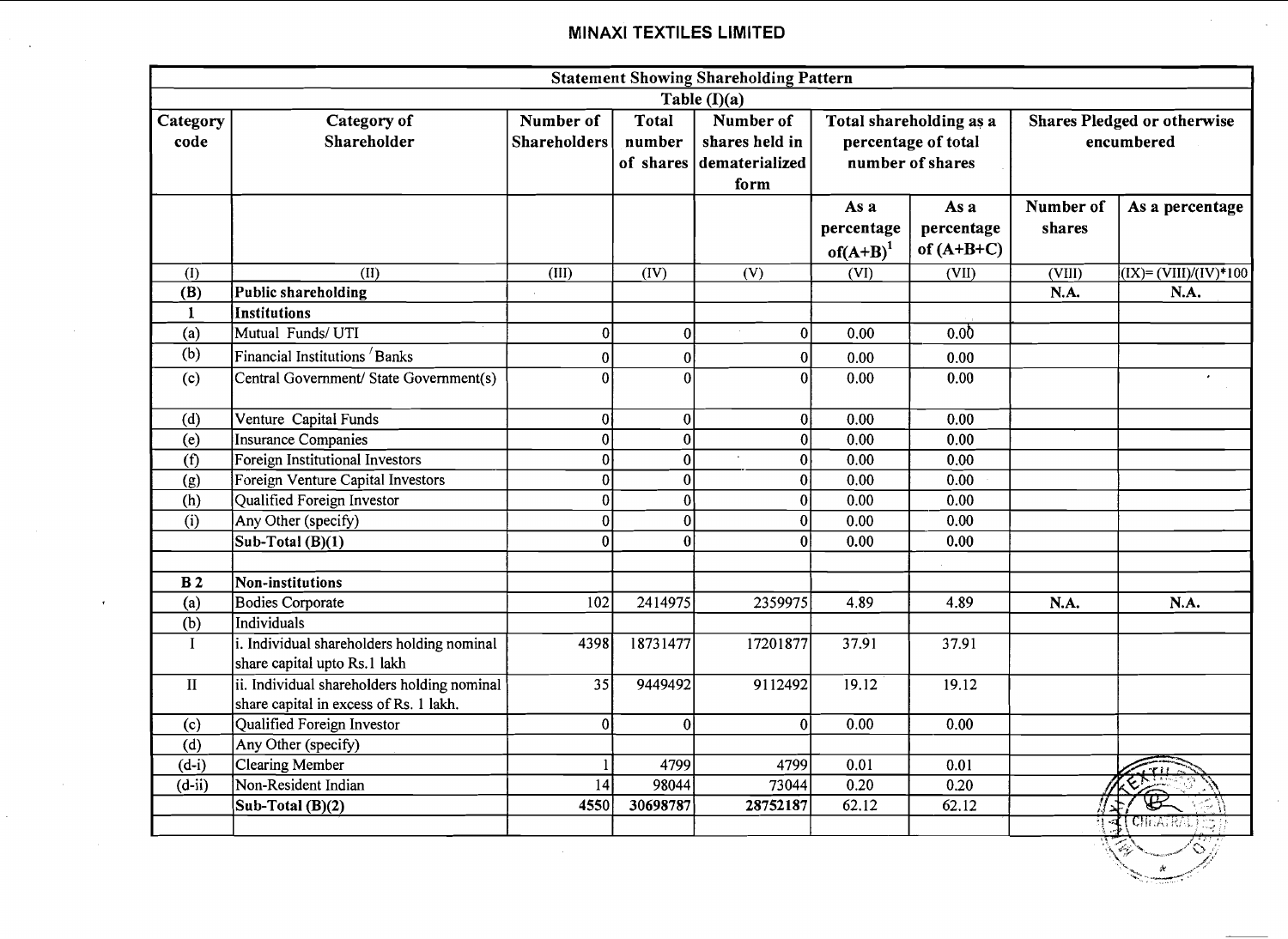|                  |                                                                                        |                                  |                        | <b>Statement Showing Shareholding Pattern</b>                   |                                                                    |                                    |                     |                                                  |
|------------------|----------------------------------------------------------------------------------------|----------------------------------|------------------------|-----------------------------------------------------------------|--------------------------------------------------------------------|------------------------------------|---------------------|--------------------------------------------------|
|                  |                                                                                        |                                  |                        | Table $(I)(a)$                                                  |                                                                    |                                    |                     |                                                  |
| Category<br>code | Category of<br>Shareholder                                                             | Number of<br><b>Shareholders</b> | <b>Total</b><br>number | Number of<br>shares held in<br>of shares dematerialized<br>form | Total shareholding as a<br>percentage of total<br>number of shares |                                    |                     | <b>Shares Pledged or otherwise</b><br>encumbered |
|                  |                                                                                        |                                  |                        |                                                                 | As a<br>percentage<br>$of(A+B)^{1}$                                | As a<br>percentage<br>of $(A+B+C)$ | Number of<br>shares | As a percentage                                  |
| (I)              | (II)                                                                                   | (III)                            | (IV)                   | (V)                                                             | (VI)                                                               | (VII)                              | (VIII)              | $(IX) = (VIII)/(IV)*100$                         |
| (B)              | <b>Total Public Shareholding</b><br>$(B)=(B)(1)+(B)(2)$                                | 4550                             | 30698787               | 28752187                                                        | 62.12                                                              | 62.12                              |                     |                                                  |
|                  | TOTAL $(A)+(B)$                                                                        | 4562                             | 49416000               | 47450400                                                        | 100.00                                                             | 100.00                             |                     | $\bullet$                                        |
| (C)              | Shares held by Custodians and against<br>which Depository Receipts have been<br>issued |                                  |                        |                                                                 |                                                                    |                                    |                     |                                                  |
|                  | Promoter and Promoter Group                                                            |                                  |                        | 0                                                               | 0                                                                  | 0.00                               | $\overline{0}$      | 0.00                                             |
| $\overline{2}$   | Public                                                                                 |                                  |                        | $\Omega$                                                        | 0                                                                  | 0.00                               | $\bf{0}$            | $\mathbf{0}$                                     |
|                  | Sub-Total (C)                                                                          |                                  |                        | $\Omega$                                                        | $\bf{0}$                                                           | 0.00                               | $\mathbf{0}$        | $\bf{0}$                                         |
|                  | GRAND TOTAL (A)+(B)+(C)                                                                | 4562                             | 49416000               | 47450400                                                        | 100.00                                                             | 100.00                             | $\bf{0}$            | 0.00                                             |

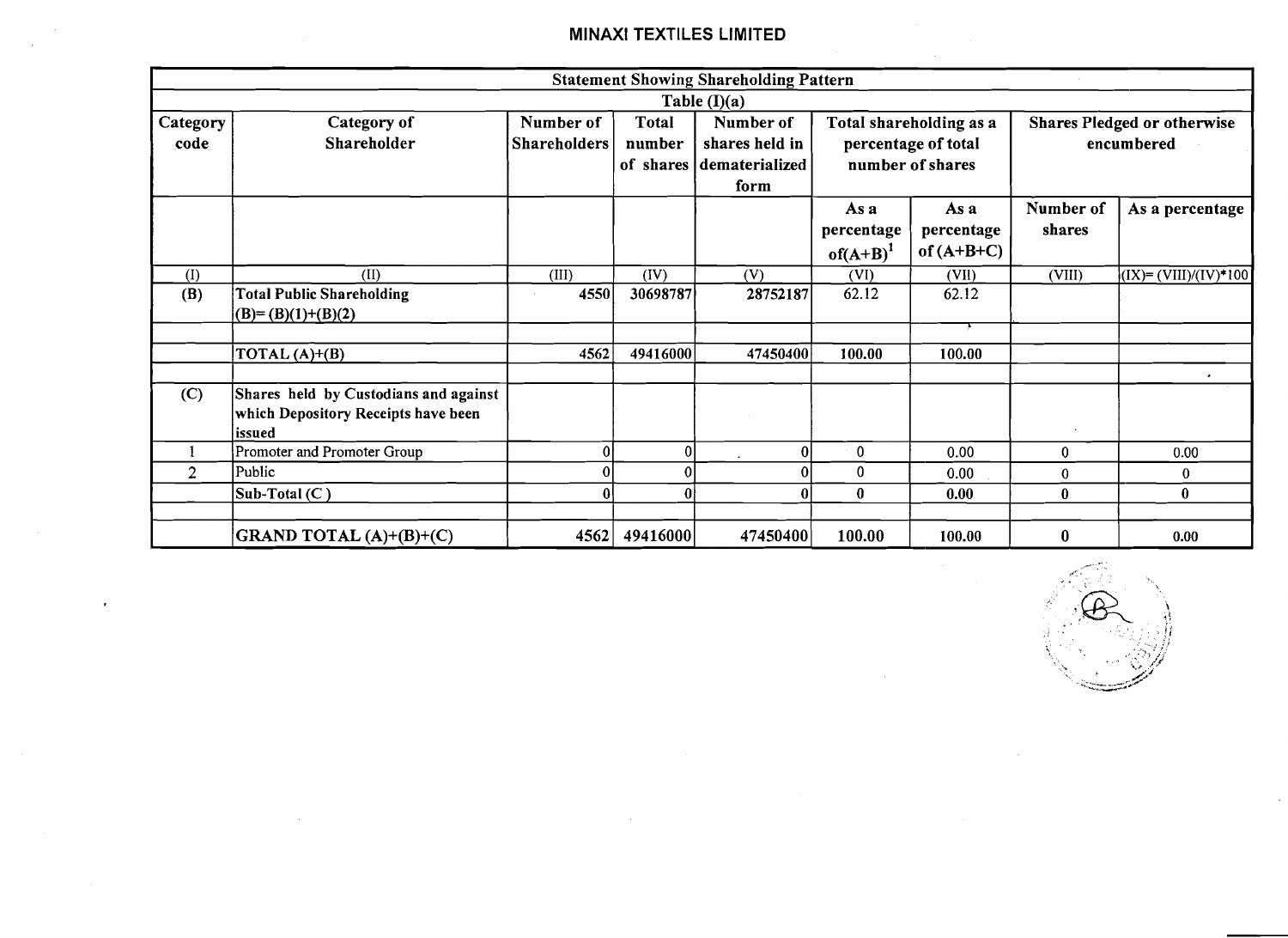| Sr.          | Name of the shareholder    |             | <b>Details of Shares held</b> |                       | Encumbered shares (*) |                                              |          | Details of warrants |                   | Details of                | <b>Total shares</b> |
|--------------|----------------------------|-------------|-------------------------------|-----------------------|-----------------------|----------------------------------------------|----------|---------------------|-------------------|---------------------------|---------------------|
| No.          |                            |             |                               |                       |                       |                                              |          |                     |                   | convertible<br>securities | (including          |
|              |                            | Number of   | As a % of                     | No.                   | As a                  | As a % of                                    | Number   | As a $%$            | <b>Number</b>     | As a $%$                  | underlying shares   |
|              |                            | shares held | grand total                   |                       | percentage            | grand total                                  | of       | total               | of                | total                     | assuming full       |
|              |                            |             | $(A) + (B) + (C)$             |                       |                       | $(A)+(B)+(C)$   warrants  <br> of sub-clause | held     | number<br>of        | converti  <br>ble | number<br>of              | conversion of       |
|              |                            |             |                               |                       |                       | (I)(a)                                       |          | warrantsl           |                   | securitie   converti      | warrants and        |
|              |                            |             |                               |                       |                       |                                              |          | of the<br>same      | held              | ble<br>securitie          | convertible         |
|              |                            |             |                               |                       |                       |                                              |          | class               |                   | s                         | securities) as a %  |
|              |                            |             |                               |                       |                       |                                              |          |                     |                   | of the                    | of diluted share    |
|              |                            |             |                               |                       |                       |                                              |          |                     |                   | same                      |                     |
|              |                            |             |                               |                       |                       |                                              |          |                     |                   | class                     | capital             |
| $\omega$     | (11)                       | (HI)        | (IV)                          | $\boldsymbol{\omega}$ | (VI)=(V)/(III)*100    | (VII)                                        | (VIII)   | (IX)                | $\infty$          | (XI)                      | (XII)               |
|              | BHARATBHAI PRABHUDAS PATEL | 8977850     | 18.17                         | $\mathbf 0$           | 0.00                  | 0.00                                         | 0        | 0.00                | $\bf{0}$          | 0.00                      | 0.00                |
| $\mathbf{2}$ | <b>DINESH PATEL</b>        | 4438171     | 8.98                          | $\bf{0}$              | 0.00                  | 0.00                                         | 0        | 0.00                | $\bf{0}$          | 0.00                      | 0.00                |
|              | KIRITKUMAR PATEL           | 4136606     | 8.37                          | $\bf{0}$              | 0.00 <sub>1</sub>     | 0.00                                         | 0        | 0.00                | 0                 | 0.00                      | 0.00                |
|              | KANUBHAI SOMABHAI PATEL    | 321702      | 0.65                          | $\mathbf{0}$          | 0.00                  | 0.00                                         | 0        | 0.00                | $\bf{0}$          | 0.00                      | 0.00                |
|              | NIRMAL BHARATBHAI PATEL    | 745303      | 1.51                          | 0                     | 0.00                  | 0.00                                         | 0        | 0.00                | $\bf{0}$          | 0.00                      | 0.00                |
| 6            | SUJALBHAI KANUBHAI PATEL   | 97581       | 0.20                          | $\mathbf{0}$          | 0.00                  | 0.00                                         | 0        | 0.00                | 0                 | 0.00                      | 0.00                |
| <b>TOTAL</b> |                            | 187172131   | 37.88                         | $\bf{0}$              | 0.00                  | 0.00                                         | $\bf{0}$ | 0.00                | $\bf{0}$          | 0.00                      | 0.00                |

#### $(I)(b)$  Statement showing holding of securities (including shares, warrants, convertible securities) of persons belonging to the category "Promoter and Promoter Group"

(.) The term "encumbrance" has the same meaning as assigned to it in regulation **28(3)** of the SAST Regulations, 2011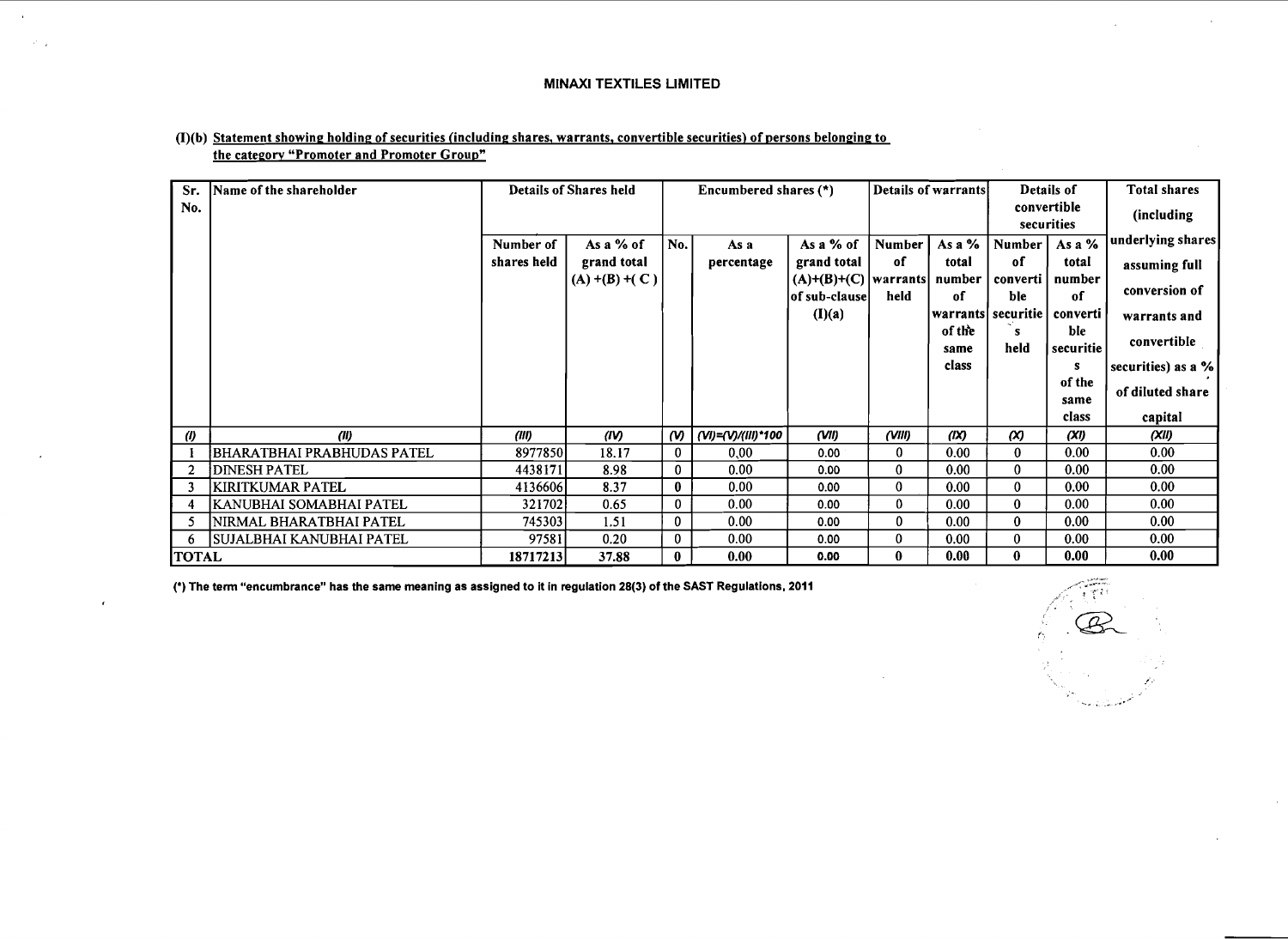### $\ddot{\phantom{0}}$ (I)(c)(i) Statement showing holding of securities (including shares, warrants, convertible securities) of persons belonging to the category "Public" and holding more than **1%** of the total number of shares

| Sr.<br>No.   | Name of the shareholder           | Number of<br>shares held | Shares as a<br>percentage of total<br>number of shares<br>{i.e., Grand Total<br>$(A)+(B)+(C)$<br>indicated in<br>Statement at para<br>$(I)(a)$ above} | Number<br>lof<br>held | <b>Details of warrants</b><br>As a %<br>total<br>warrants   number of<br>warrants<br> of<br>the same<br> class | Number<br>lof<br>١e<br>securities<br> held | Details of convertible<br>securities<br>$\frac{6}{6}$ w.r.t<br>total<br>convertibl number of<br> convertible <br>securities<br>lof<br>the same<br><b>class</b> | <b>Total shares</b><br>(including<br>underlying<br>shares<br>assuming full<br>conversion of<br>warrants and<br>convertible<br>securities)<br>as a % of diluted<br>share<br>capital |
|--------------|-----------------------------------|--------------------------|-------------------------------------------------------------------------------------------------------------------------------------------------------|-----------------------|----------------------------------------------------------------------------------------------------------------|--------------------------------------------|----------------------------------------------------------------------------------------------------------------------------------------------------------------|------------------------------------------------------------------------------------------------------------------------------------------------------------------------------------|
|              | MUKESH PURSHOTTAMDAS PATEL        | 2622720                  | 5.31                                                                                                                                                  | $\mathbf{0}$          | 0.00                                                                                                           | $\bf{0}$                                   | 0.00                                                                                                                                                           | 0.00 <sub>1</sub>                                                                                                                                                                  |
| $\mathbf{2}$ | M P PATEL INFRASTRUCTURES PVT LTD | 1127830                  | 2.28                                                                                                                                                  | $\bf{0}$              | 0.00                                                                                                           | $\bf{0}$                                   | 0.00                                                                                                                                                           | 0.00                                                                                                                                                                               |
| 3            | SUMAN S ASRANI                    | 743250                   | 1.50                                                                                                                                                  | $\bf{0}$              | 0.00                                                                                                           | $\bf{0}$                                   | 0.00                                                                                                                                                           | 0.00 <sub>1</sub>                                                                                                                                                                  |
| 4            | <b>SHAH KENUL HEMANTKUMAR</b>     | 563693                   | 1.14                                                                                                                                                  | $\bf{0}$              | 0.00                                                                                                           | $\bf{0}$                                   | 0.00                                                                                                                                                           | 0.00                                                                                                                                                                               |
| 5            | SAROJDEVI SATYANARAYAN KABRA      | 523190                   | 1.06                                                                                                                                                  | $\bf{0}$              | 0.00                                                                                                           | $\bf{0}$                                   | 0.00                                                                                                                                                           | 0.00                                                                                                                                                                               |
| <b>TOTAL</b> |                                   | 5580683                  | 11.29                                                                                                                                                 | $\bf{0}$              | 0.00                                                                                                           | $\bf{0}$                                   | 0.00                                                                                                                                                           | 0.00                                                                                                                                                                               |

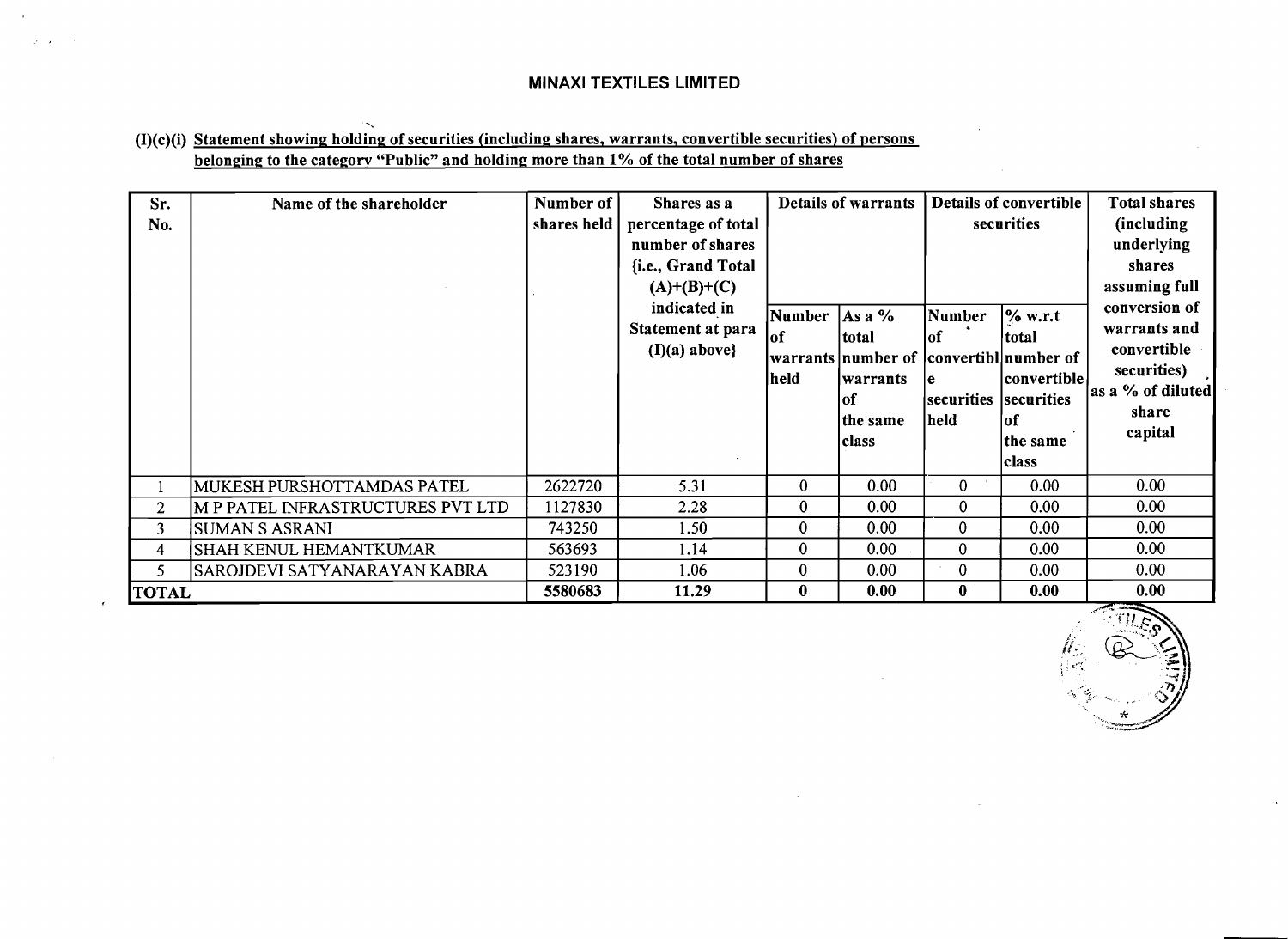### $(1)(c)(ii)$  Statement showing holding of securities (including shares, warrants, convertible securities) of persons (together with PAC) belonging to the category "Public" and holding more than 5% of the total number of shares of the company

| Sr.<br>No.   | Name(s) of the<br>shareholder(s) and<br>the Persons Acting in<br>Concert (PAC) with<br>them | <b>Number</b><br>of shares | Shares as a<br>percentage of<br>total number of<br>shares<br>{i.e., Grand Total | <b>Details of warrants</b> |                                                                             |                                    |                                                                                    | Details of convertible<br>securities                                                              |  | <b>Total shares</b><br>(including<br>underlying<br>shares<br>assuming full |
|--------------|---------------------------------------------------------------------------------------------|----------------------------|---------------------------------------------------------------------------------|----------------------------|-----------------------------------------------------------------------------|------------------------------------|------------------------------------------------------------------------------------|---------------------------------------------------------------------------------------------------|--|----------------------------------------------------------------------------|
|              |                                                                                             |                            | $ (A)+(B)+(C)$ indicated<br>in<br>Statement at para<br>(I)(a)<br>above}         | Number<br>of<br>warrants   | As a % total   Number of  <br>number of<br>warrants of<br>the<br>same class | convertible <br>securities<br>held | % w.r.t<br>total<br>number of<br>convertible<br>securities<br>of the same<br>class | conversion of<br>warrants and<br>convertible<br>securities) as a<br>% of diluted<br>share capital |  |                                                                            |
|              | MUKESH PURSHOTTAMDAS PATEL (Public)                                                         | 2622720                    | 5.31                                                                            | $\bf{0}$                   | 0.00                                                                        | $\bf{0}$                           | 0.00                                                                               | 0.00                                                                                              |  |                                                                            |
| <b>TOTAL</b> |                                                                                             | 2622720                    | 5.31                                                                            | $\bf{0}$                   | 0.00                                                                        | $\bf{0}$                           | 0.00                                                                               | 0.00                                                                                              |  |                                                                            |

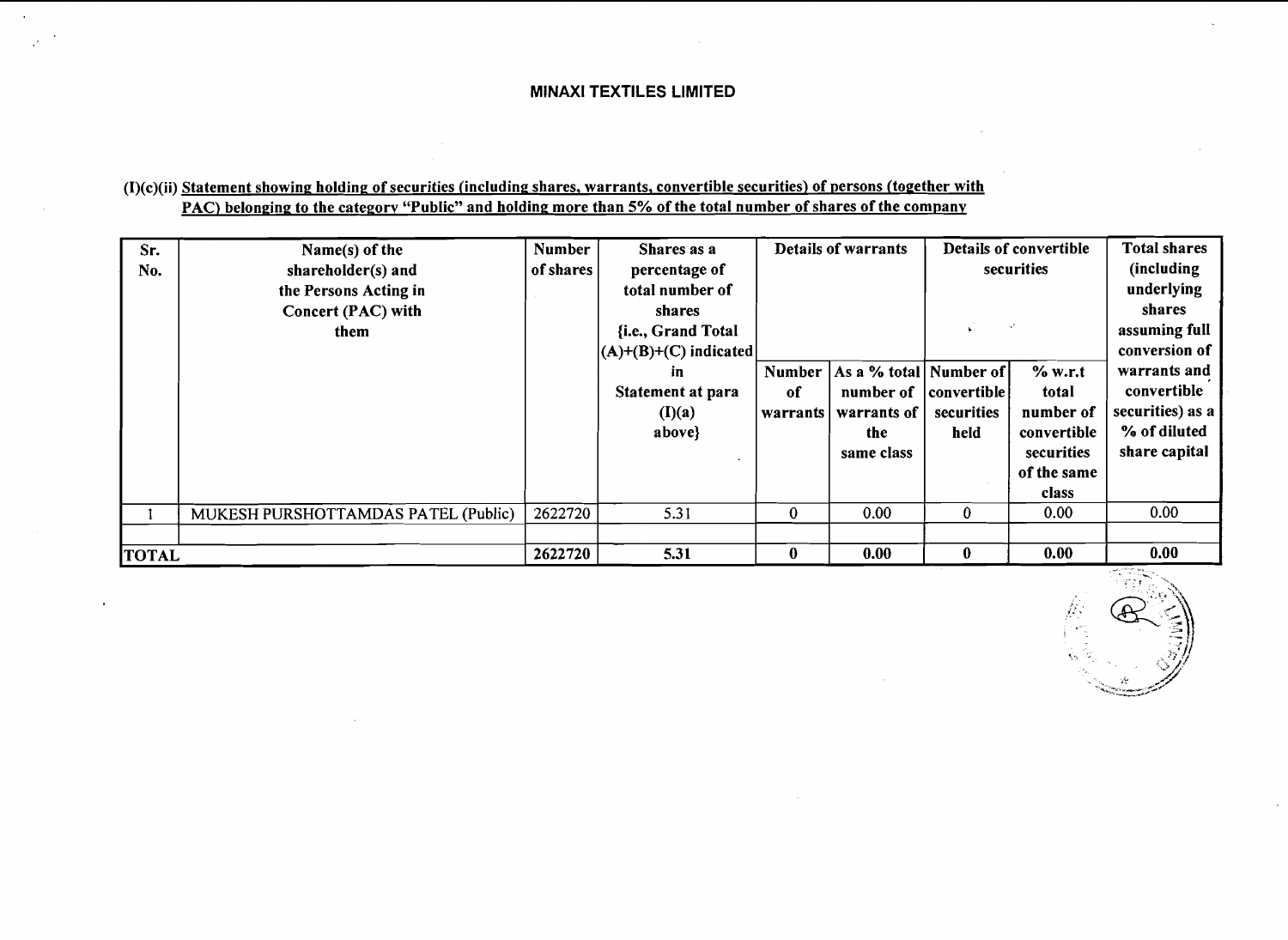## **(I)(d) Statement showinp details of locked-in shares**

 $\mathcal{P}^{\mathcal{C}}$  .

| Sr.<br>No.   |     | Name of the shareholder Number of locked-in shares | Locked-in shares as a percentage of total<br>number of shares {i.e., Grand Total<br>$(A)+(B)+(C)$ indicated in Statement at<br>$\vert$ para (I)(a) above} |
|--------------|-----|----------------------------------------------------|-----------------------------------------------------------------------------------------------------------------------------------------------------------|
|              | Nil |                                                    | 0.00                                                                                                                                                      |
|              |     |                                                    |                                                                                                                                                           |
| <b>TOTAL</b> |     |                                                    | 0.00                                                                                                                                                      |

₩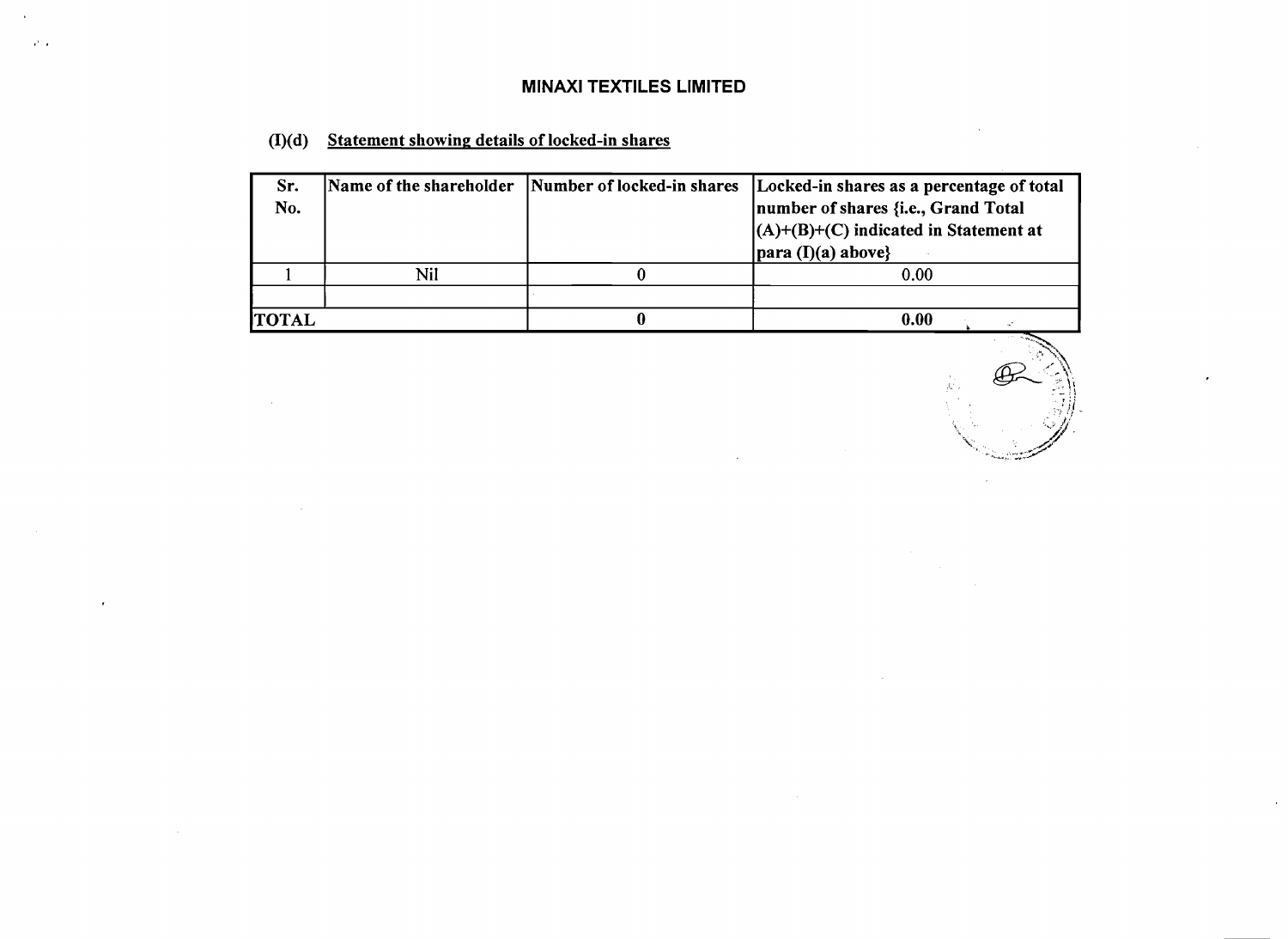(II)(a) Statement showing details of Depository Receipts (DRs)

 $\Delta$  $\mathcal{A}^{\mathcal{A}}$ 

| No.          | Sr. Type of outstanding DR   Number of outstanding   Number of shares<br>$ $ (ADRs, GDRs, SDRs,<br>etc.) | <b>IDRs</b> | DRs | Shares underlying outstanding DRs as a<br>underlying outstanding percentage of total number of shares<br>$\left \frac{1}{2}$ .e., Grand Total (A)+(B)+(C) indicated<br>$\vert$ in Statement at para (I)(a) above} |
|--------------|----------------------------------------------------------------------------------------------------------|-------------|-----|-------------------------------------------------------------------------------------------------------------------------------------------------------------------------------------------------------------------|
|              | Nil                                                                                                      |             |     | 0.00                                                                                                                                                                                                              |
|              |                                                                                                          |             |     |                                                                                                                                                                                                                   |
| <b>TOTAL</b> |                                                                                                          |             |     | 0.00                                                                                                                                                                                                              |